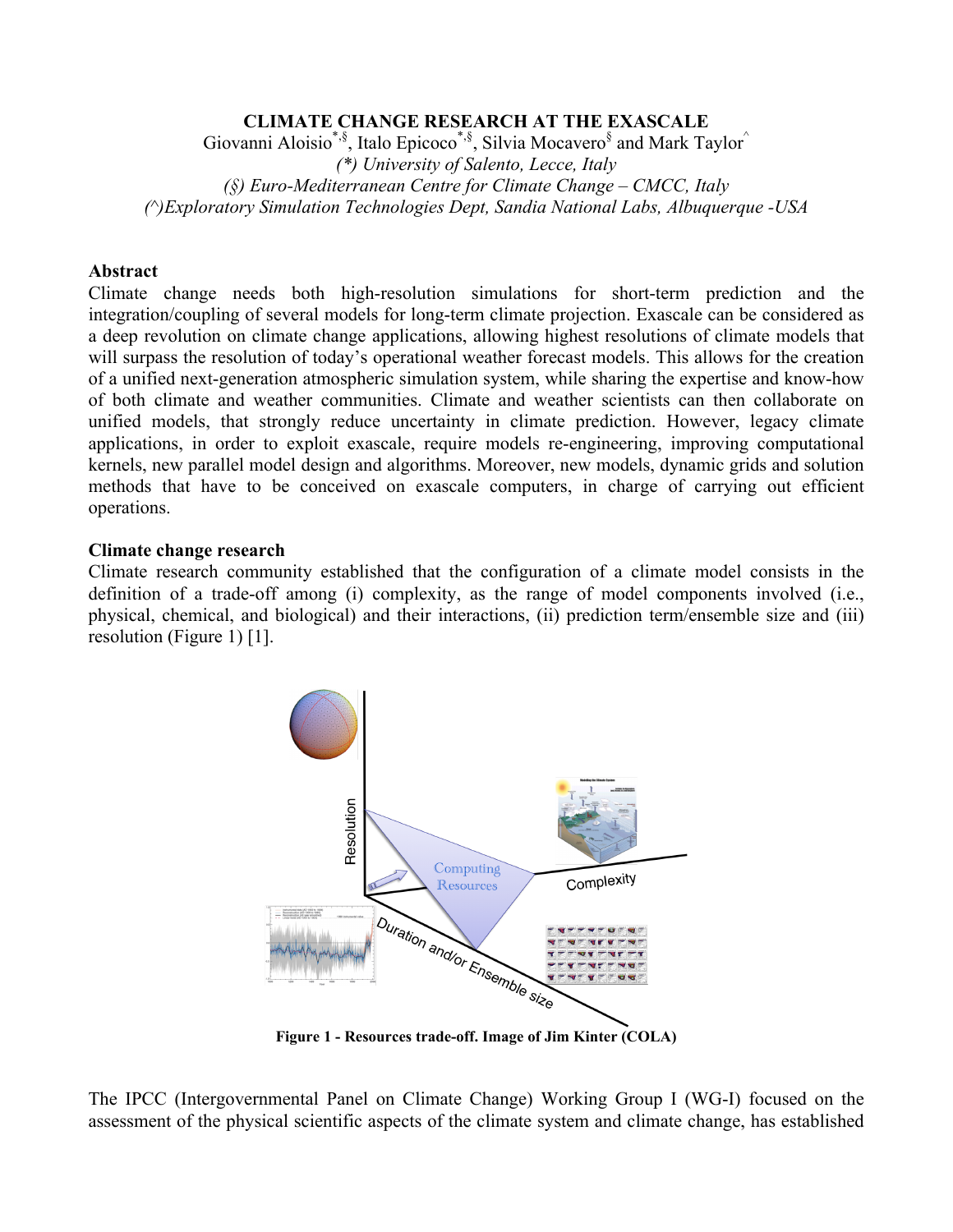that current computational resources and advances in climate model allow for the selection of two different classes of next experiments to be collected in fifth Assessment Report (AR5) [2], to be delivered by the end of 2013:

- short-term climate predictions (to 2030), for which single scenario and high-resolution coupled (atmospheric/ocean) GCMs (General Circulation Models) are used. These predictions are designed for impacts study and mainly directed to policy and decision makers. The multi-model approach applied for the AR4 will have to be further developed. The availability of science and methods from related fields, such as weather prediction, leads to various novel ways in which more information can be drawn from the rapidly growing database of climate model simulations
- long-term climate projections extending beyond 2100, for which single/multi-scenario and medium resolutions models are used. These projections include GCMs of different complexities, taking into account physical and biogeochemical feedbacks from climate change impacts on land use and economy.

The Working Group on Coupled Modelling (WGCM) provided a new set of experiments, representing the fifth phase of the Coupled Model Intercomparison Project (CMIP5). CMIP5 is intended to cover the next five years, including simulations for assessment in both the AR5 and beyond it. Taylor et al. [3] have defined the protocol for the CMIP5 that will promote a standard set of model simulations in order to:

- evaluate how realistic the models are by simulating the recent past
- provide projections of future climate change on two time scales, near term (out to about 2035) and long term (out to 2100 and beyond)
- understand some of the factors responsible for the differences in model projections, including quantifying some key feedbacks such as those involving clouds and the carbon cycle
- define a standard for data and metadata description.

The CMIP5 experiment design has been finalized with the following suites of experiments:

- I. "near-term" (decadal) prediction simulations, initialized with observed ocean state and sea-ice
- II. "long-term" (century) simulations, initialized with the output of GCM past period simulations
- III. "atmosphere-only" high-resolution stand-alone simulations performed on a short period, generally the time-slices 1979-1988 (AMIP period) or 2026-2035, due to the limit of available computational resources.

Each research group on climate change has established its own roadmap for AR5 simulations. Starting from the experiments suggested by the CMIP5, a plan has been defined by trading-off the number of years to be simulated and the resolution for short and long-term simulations; the aim is to deliver the simulations outcomes by the end of 2010 (models with a low-resolution are used as pilot for highresolution simulations). Considering the current computational architectures, almost all of the main climate centers have planned to contribute to the AR5 by using models at 50Km - 10Km horizontal resolution for short-term predictions. As for today, available resources allow to scale the models execution to O(10K) cores. At higher resolutions, there are several bottlenecks to scalability:

- each routine must be improved, even those which were formerly considered as computationally insignificant
- models performance degrade due to I/O operations: on modern high performance architectures, both efficient parallel I/O libraries and a re-design of output strategy (all variables at all points at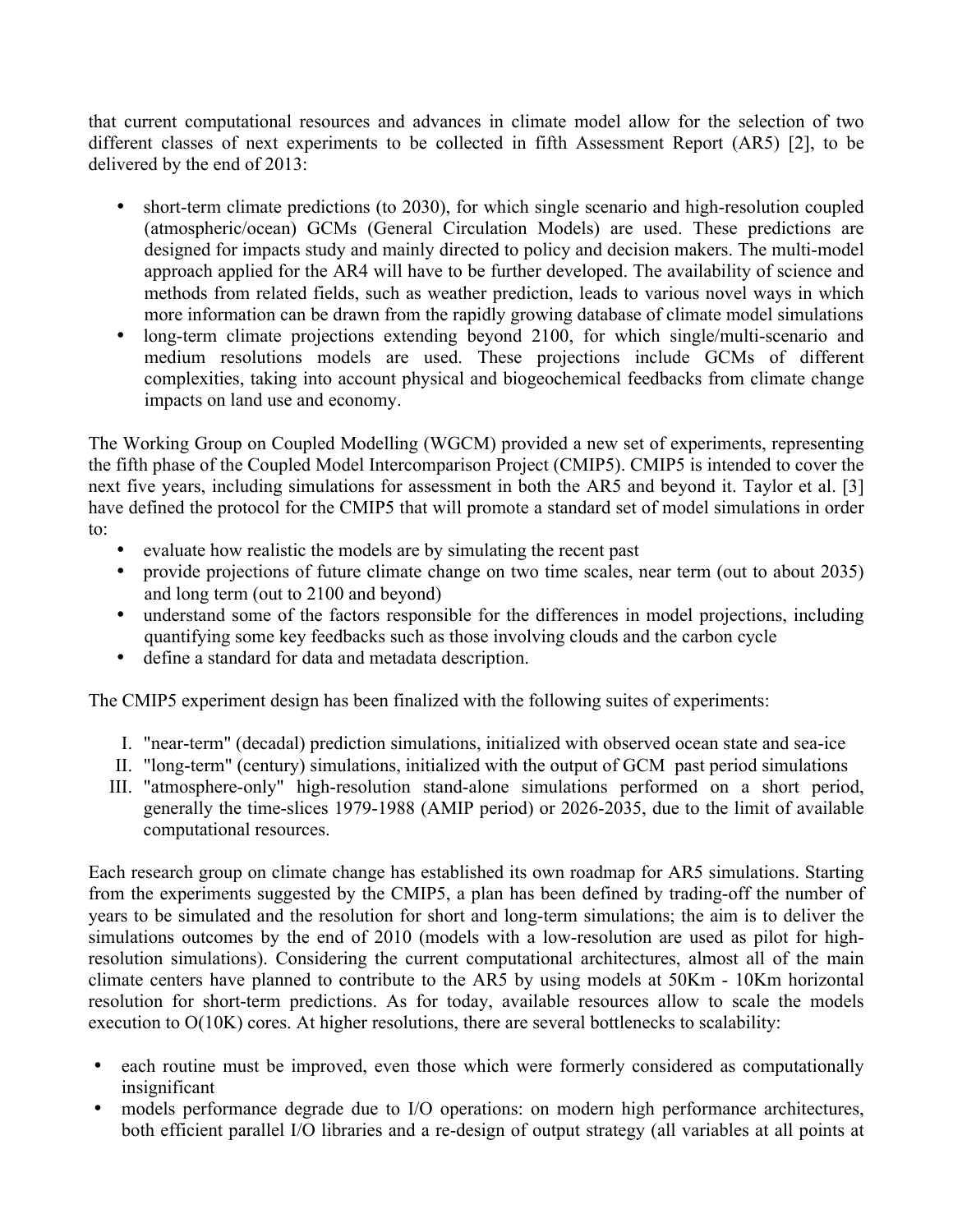regular intervals may not scale) are necessary

- pre and post processing packages for models are not scalable
- the current models write the diagnostics information and the post-processing is carried out at a different job-step. It is necessary to explore how the post-processing can be carried out as the model runs
- the numerics based dynamical core of an atmospheric component in a climate model, doesn't scale if a 1D domain decomposition is used: it limits the scalability to  $O(1K)$  cores. The use of advanced grids (i.e. cubed-sphere, geodesic, yin-yang) allows for the change of domain decomposition by increasing scalability to O(10K) cores.

## **Computational challenges at the exascale**

In the future, exascale will be able to provide the computational resources needed to increase resolution, complexity and ensemble size. Simulation duration can benefit from exascale whereas models are able to scale. There are several challenges for the current climate models to face when scaling at an order of  $10^{18}$ . At higher resolution, new physical aspects can be taken into account and integrated into the climate models; it is necessary to design scalable computational kernels and algorithms, as well as considering new approaches and paradigms in the parallel programming in order to follow the features of the exaflops architectures. Some of these aspects are presented as follows.

Model complexity: in many climate models, details in the representation of clouds can substantially affect the model estimates of cloud feedback and climate sensitivity [4]. The cloud feedbacks remain the largest source of uncertainty in climate sensitivity estimates. Yesterday, the GCMs were the most comprehensive models available, including a higher number of components of the climate system, designed to provide the best representation of the system and its dynamics. Today, the Cloud Resolving Model (CRM) replaces the conventional convective and stratiform cloud parameterizations, as well as allowing for explicit computation of the global cloud fraction distribution for radiation computations. They are integrated within the Global Cloud Resolving Model (GCRM)[5], that represents a global atmospheric circulation model with a grid-cell spacing of approximately 3 km, capable of simulating the circulations associated with large convective clouds. The major limitation is its high computational cost. In general, there are three issues that have to be addressed: which equations should be used; what are the right methods to solve these equations how get a computer capable to compute the solution fast enough to be useful [5]. Exascale architectures could provide a solution to the last issue. Highresolutions needed for cloud solving are limited by the convergence of the mesh at the poles, using the classical Cartesian grid. There are many successful techniques to handle this pole problem; however, most of them substantially degrade parallel scalability by requiring too much inter-processor communication. The use of advanced grid, such as the spherical geodesic or the cubed-sphere grid, permits very high-resolutions. The spherical geodesic grid-based atmospheric model developed with SciDAC [5] support at Colorado State University is only one of several advanced grid technologies that would permit resolutions of order 1 km.

Data Assimilation: one of the main aspects that will be influenced by the availability of high-resolution models (O(1km)) models is the management of the huge amount of observed data needed to evaluate the predictions reliability. Most of these data come from the Earth Observation System (EOS) communities, especially those coming from remote sensing applications that should be efficiently exploited for data assimilation into the Earth system models. The high spatial resolution and worldwide extent of the remote sensing data are essential qualities can be efficiently used to describe the interactions among the local, regional and global scales of meteorological and climate aspects. The volume of the data sets, which currently reaches the order of magnitude of 1 terabyte per day of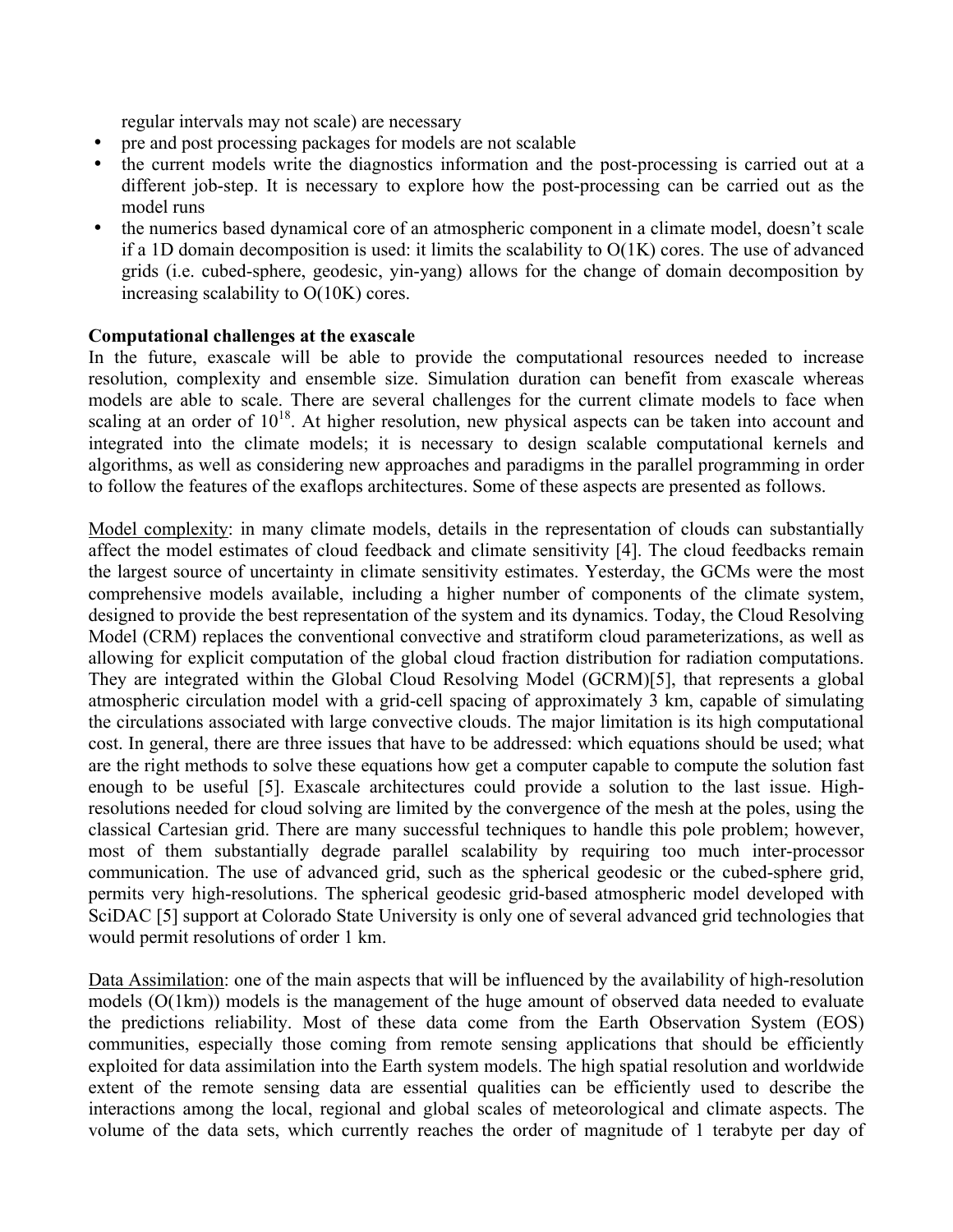multispectral imagery, poses a significant challenge to its application namely for assimilation of landsurface data into Earth system models at high resolutions. Then, a full data assimilation is not feasible with the available computational capabilities.

Computational kernels: the largest scalability bottleneck in today's climate system models is within the dynamical core (dycore) of the atmosphere model component, due to the numerical methods used to solve the pole problem mentioned above. Many modeling centers are thus developing more scalable dynamical cores based on unstructured or block structured quasi-uniform grids for the sphere which avoid clustering points at the poles. One example, using the cubed-sphere grid and spectral finite elements, is being pursued by scientists from Sandia National Laboratories, the National Center for Atmospheric Research (NCAR), and the Oak Ridge National Laboratory. This dycore is part of NCAR's High-Order Method Modeling Environment (HOMME) and has been integrated in the CAM atmospheric component of the Community Climate System Model (CCSM), improving its scalability and performance. As a result, a version of the CCSM with unprecedented scalability has been run efficiently on 86,000 processors with a horizontal average grid spacing of 25 km [6]. However, obtaining high quality solutions on these quasi-uniform grids with the desired accuracy, conservation, advection and dissipation properties, is as important as performance and scalability and remains an active area of research. HOMME is addressing some of these issues through the use of high-order numerics, a *compatible* discretization (making it the first dycore in the CCSM to locally conserve mass, energy and 2D potential vorticity) [7] and conservative non-oscillatory tracer advection scheme [8]. All these improvements allowed for the development of a dynamical core in the CCSM with unsurpassed scalability and very competitive numerics.

Load balancing: climate models on scalable parallel computer systems can suffer from evident load unbalancing among its components, for example: in the sea-ice models the only computational load is related to the pole grid points; whereas in the ocean models the computational load is negligible on land grid points; finally in the atmosphere models the computational load related to some physical parameterization (solar radiation, convective adjustment, etc.) is related only on specific grid points. The load balancing plays a key role in the performance of a parallel algorithm and it is one of the limitation factors to the scalability of the modern global circulation models. Several efforts have been conducted to improve the load balancing algorithms: space-filling curves partitioning is one of the promising efficient approaches, as it allows for the elimination of load imbalance in the computational grid due to land points. Improved load balance combined with code modifications within the conjugate gradient solver significantly increases the simulation rate of the Parallel Ocean Program at high resolution [9].

Parallel programming: the upcoming computer architectures for petaflops are characterized by the enhancement of on-chip level of parallelism, an increasing number of cores inside a single CPU or node as well as an even more sophisticated hierarchical structure of memory. The race to exaflops will bring us to even more improved high-end architectures that will have an increasing reliance on software-managed on-chip parallelism. These architectural trends bring into question the messagepassing programming model that has dominated high-end programming for the past decade. As we move towards massive on-chip parallelism, the consideration of models in addition to message passing turns out necessary. Several different approaches can be considered, among which the Partitioned Global Address Space (PGAS) languages are an alternative to both message passing models like MPI and shared memory models like OpenMP. PGAS languages offer the possibility of a programming model that will work well across a wide range of shared memory, distributed memory and hybrid